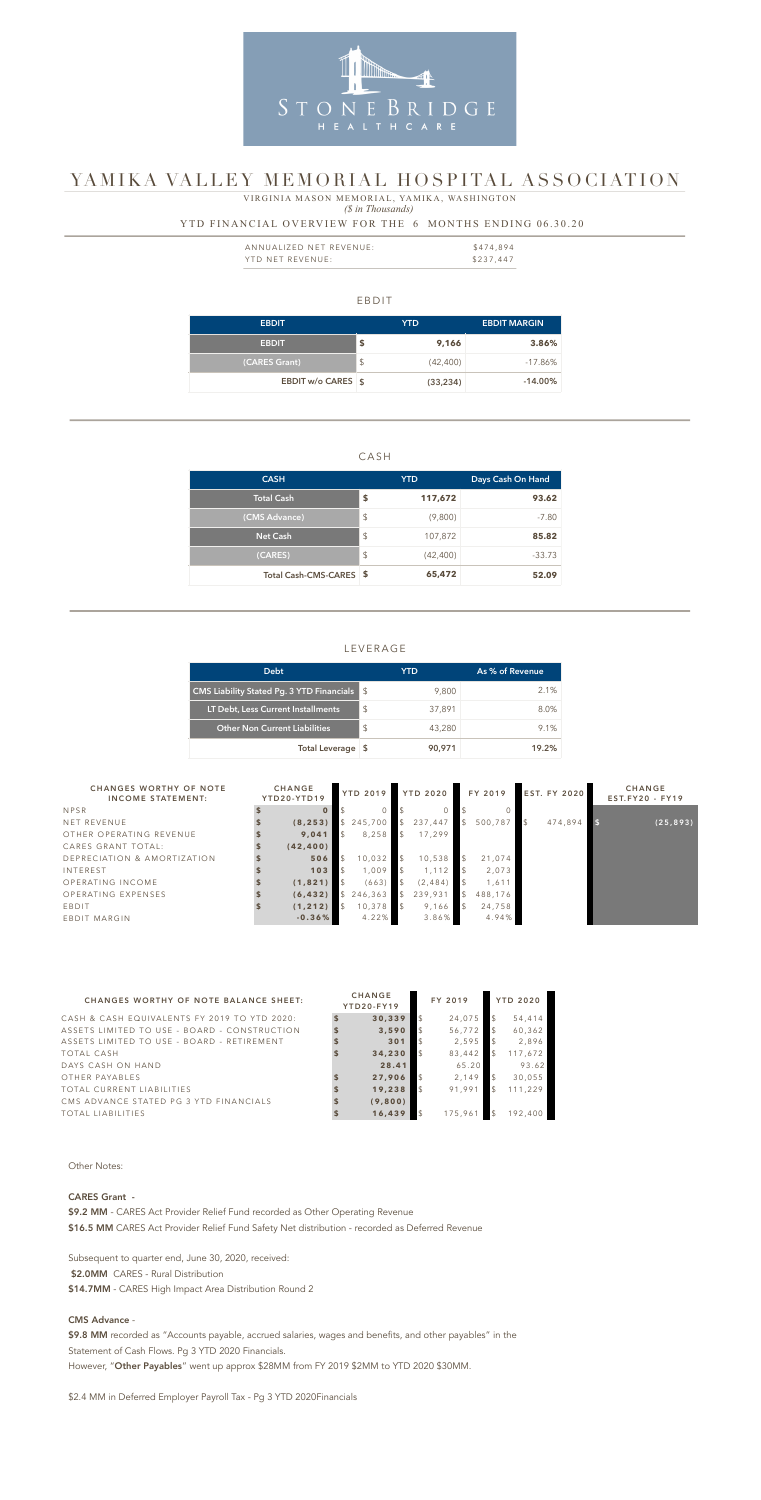

# EBDIT

# YAMIKA VALLEY MEMORIAL HOSPITAL ASSOCIATION

*(\$ in Thousands)* 

YTD EBDIT WITH & WITHOUT CARES GRANT FOR THE 6 MONTHS ENDING 06.30.20

| ANNUALIZED NET REVENUE: | \$474,894 |
|-------------------------|-----------|
| YTD NET REVENUE:        | \$237,447 |

# EBDIT YTD 2020

| <b>EBDIT</b>             | YTD.                      |         | <b>EBDIT MARGIN</b> |
|--------------------------|---------------------------|---------|---------------------|
| <b>Operating Income</b>  | $\boldsymbol{\mathsf{S}}$ | (2,484) |                     |
| <b>Plus Interest</b>     | $\boldsymbol{\mathsf{S}}$ | 1,112   |                     |
| <b>Plus Depreciation</b> | $\mathcal{L}$             | 10,538  |                     |
| Total EBDIT \$           |                           | 9,166   | 3.86%               |

### CARES GRANT

| <b>CARES GRANT</b>                                         |               | YTD    |
|------------------------------------------------------------|---------------|--------|
| <b>CARES Act Provider Relief Fund</b>                      | \$            | 9,200  |
| <b>CARES Act Provider Relief Fund</b><br><b>Safety Net</b> | \$            | 16,500 |
| <b>CARES Rural Distribution</b>                            | \$            | 2,000  |
| <b>CARES High Impact Distribution</b>                      | $\mathcal{S}$ | 14,700 |
| <b>Total CARES Funding</b>                                 | - \$          | 42,400 |

## EBDIT WITHOUT CARES

| <b>EBDIT WITHOUT CARES</b> | YTD.   | <b>EBDIT MARGIN</b> |
|----------------------------|--------|---------------------|
| <b>EBDIT w/ CARES</b>      | 9,166  | 3.86%               |
| (CARES)                    | 42,400 | 17.86%              |
| Total EBDIT w/o CARES \$   | 51,566 | 21.72%              |